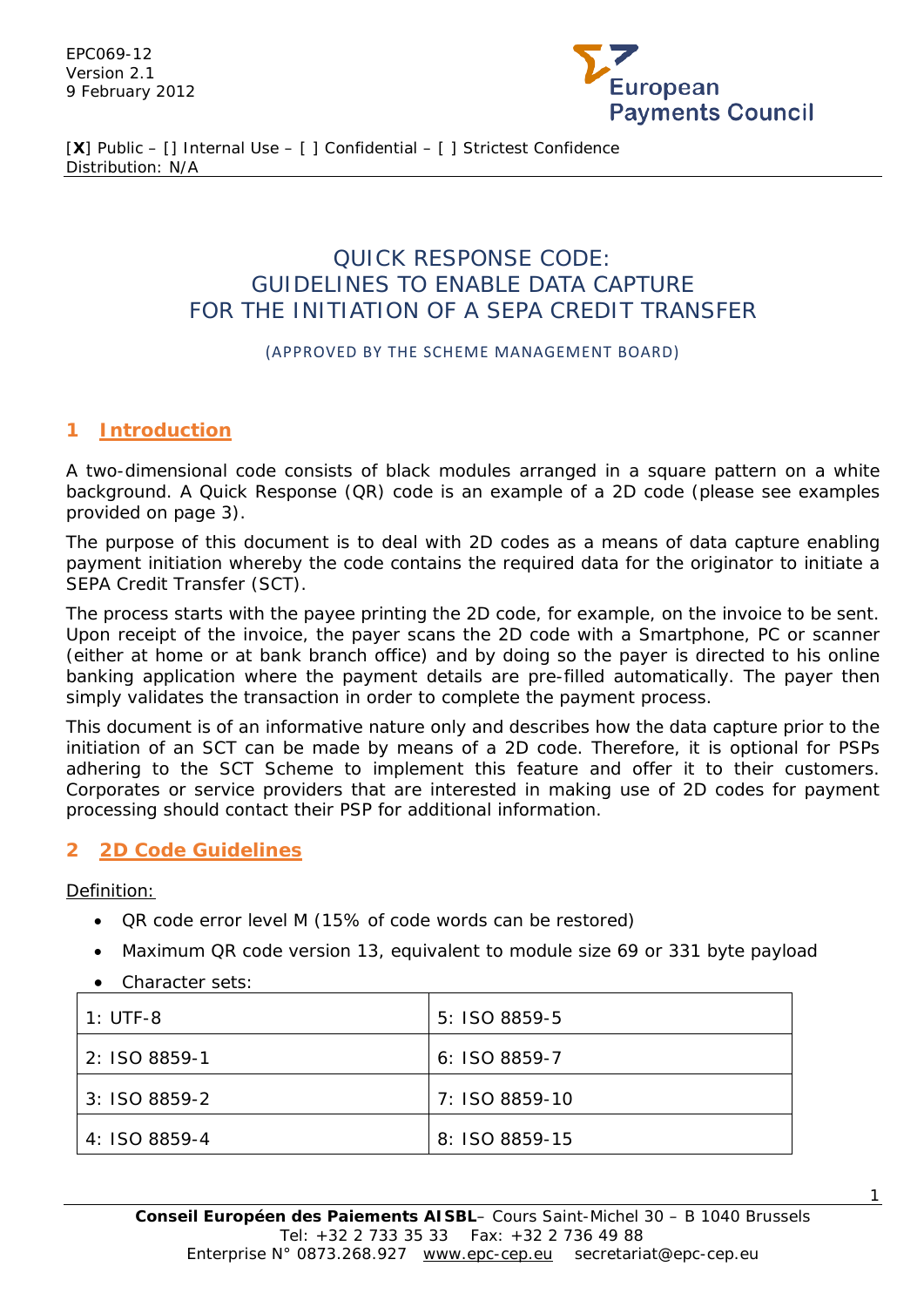

Data elements:

| O/M                 | ${Or}$ | Data<br>type    | Max. $#$ of<br>characters | Content                                                                                                                                                   | <b>Fixed</b> |
|---------------------|--------|-----------------|---------------------------|-----------------------------------------------------------------------------------------------------------------------------------------------------------|--------------|
| M                   |        | 3.3a            | 3                         | Service Tag: 'BCD'                                                                                                                                        |              |
| M                   |        | 3.3an           | 3                         | Version:<br>V1: '001'<br>V2: '002'                                                                                                                        |              |
| M                   |        | 1.1an           | $\mathbf{1}$              | Character set (see Definition)                                                                                                                            |              |
| M                   |        | 3.3an           | 3                         | Identification code: 'SCT'                                                                                                                                |              |
| V1: M<br>V2:<br>O/M |        | 8/11an          | 11                        | AT-23 BIC of the Beneficiary Bank<br>The BIC will continue to be mandatory for<br>SEPA payment transactions involving non-<br>EEA countries. <sup>1</sup> | $\mathsf{X}$ |
| M                   |        | 170an           | 70                        | AT-21 Name of the Beneficiary                                                                                                                             | $\mathsf{X}$ |
| M                   |        | 1.34an          | 34                        | AT-20 Account number of the Beneficiary<br>Only IBAN is allowed.                                                                                          | $\mathsf{X}$ |
| $\overline{O}$      |        | 3.3an,1<br>.12n | 12                        | AT-04 Amount of the Credit Transfer in Euro<br>Amount must<br>be 0.01<br><b>or</b><br>more<br>and<br>999999999.99 or less                                 |              |
| $\circ$             |        | 1.4an           | 4                         | AT-44 Purpose of the Credit Transfer                                                                                                                      |              |
| $\overline{O}$      | ${or}$ | 135an           | 35                        | AT-05 Remittance Information (Structured)<br>Creditor Reference (ISO 11649 RF Creditor<br>Reference may be used)                                          | $\mathsf{X}$ |
| $\overline{O}$      | $Or\}$ | 1140an          | 140                       | Information<br>AT-05<br>Remittance<br>(Unstructured)                                                                                                      |              |
| $\overline{O}$      |        | 170an           | 70                        | Beneficiary to originator information                                                                                                                     |              |

O: Optional; M: Mandatory; O/M: Conditional (see elements description)

{Or}: Only one of the elements may be populated.

l

X: fixed value i.e. the originator should not change the elements content when initiating the payment.

The total payload is limited to 331 bytes. Please note that the number of characters may be less than the numbers of bytes with UTF-8.

The elements separator is either a line feed (LF) or a carriage return line feed (CRLF).

The last populated element is not followed by any character or element separator.

<span id="page-1-0"></span><sup>&</sup>lt;sup>1</sup> The BIC will remain mandatory for payment transactions from PSPs from EU / EEA Member States using another currency than the euro until 31 October 2016.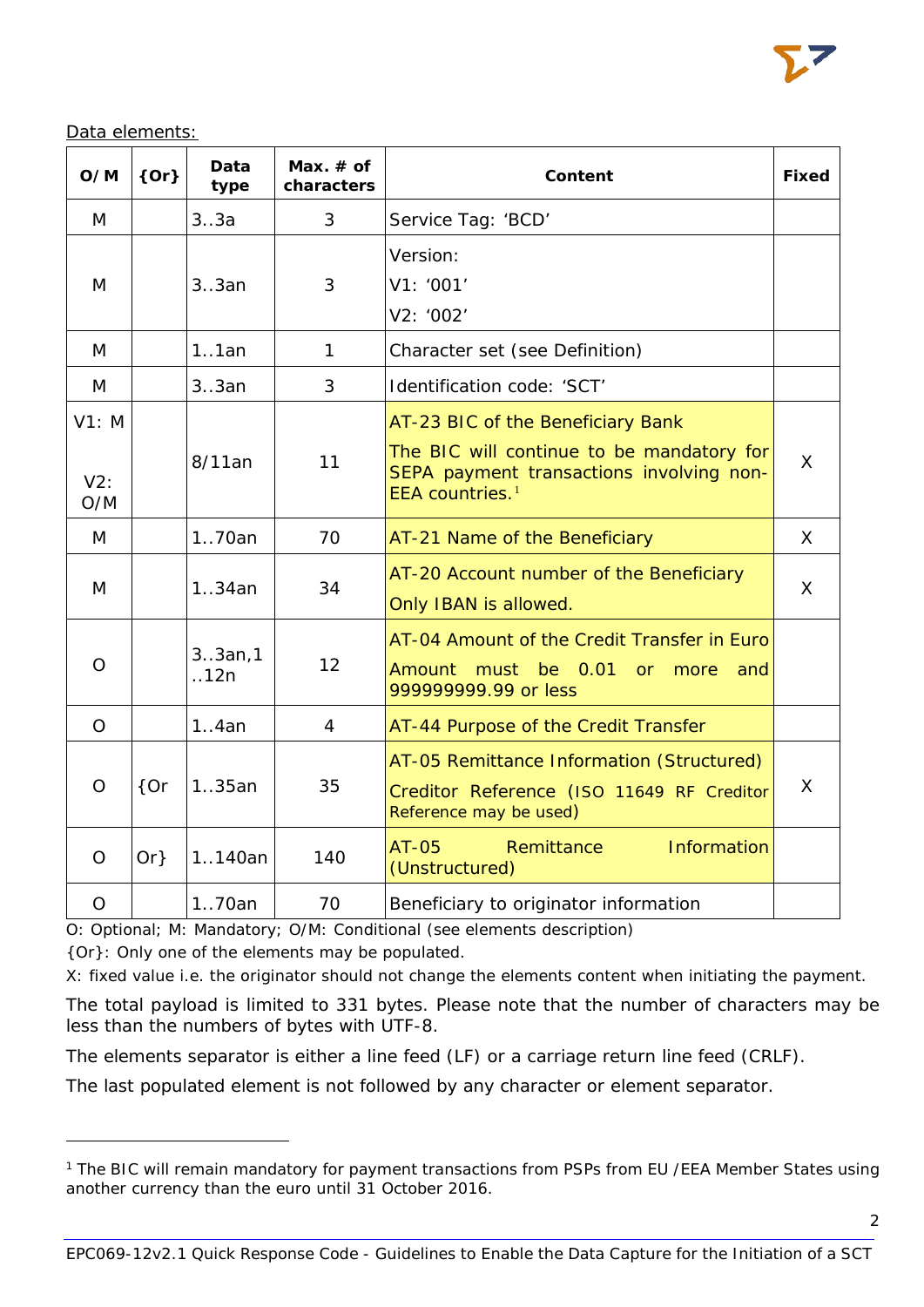Examples:

### **V1**

| Service Tag               | <b>BCD</b>             |  |
|---------------------------|------------------------|--|
| <b>Version</b>            | 001                    |  |
| Character set             | 1                      |  |
| Identification            | <b>SCT</b>             |  |
| BIC.                      | BHBLDEHHXXX            |  |
| Name                      | Franz Mustermänn       |  |
| <b>IBAN</b>               | DE71110220330123456789 |  |
| Amount                    | EUR12.3                |  |
| Purpose                   | <b>GDDS</b>            |  |
| Remittance<br>(Reference) | RF18539007547034       |  |
| Remittance (Text)         |                        |  |
| Information*              |                        |  |

\*Beneficiary to originator information

95 characters including spaces (1) and line feeds (9), 96 byte UTF-8 code payload Resulting QR code version 6, module size 41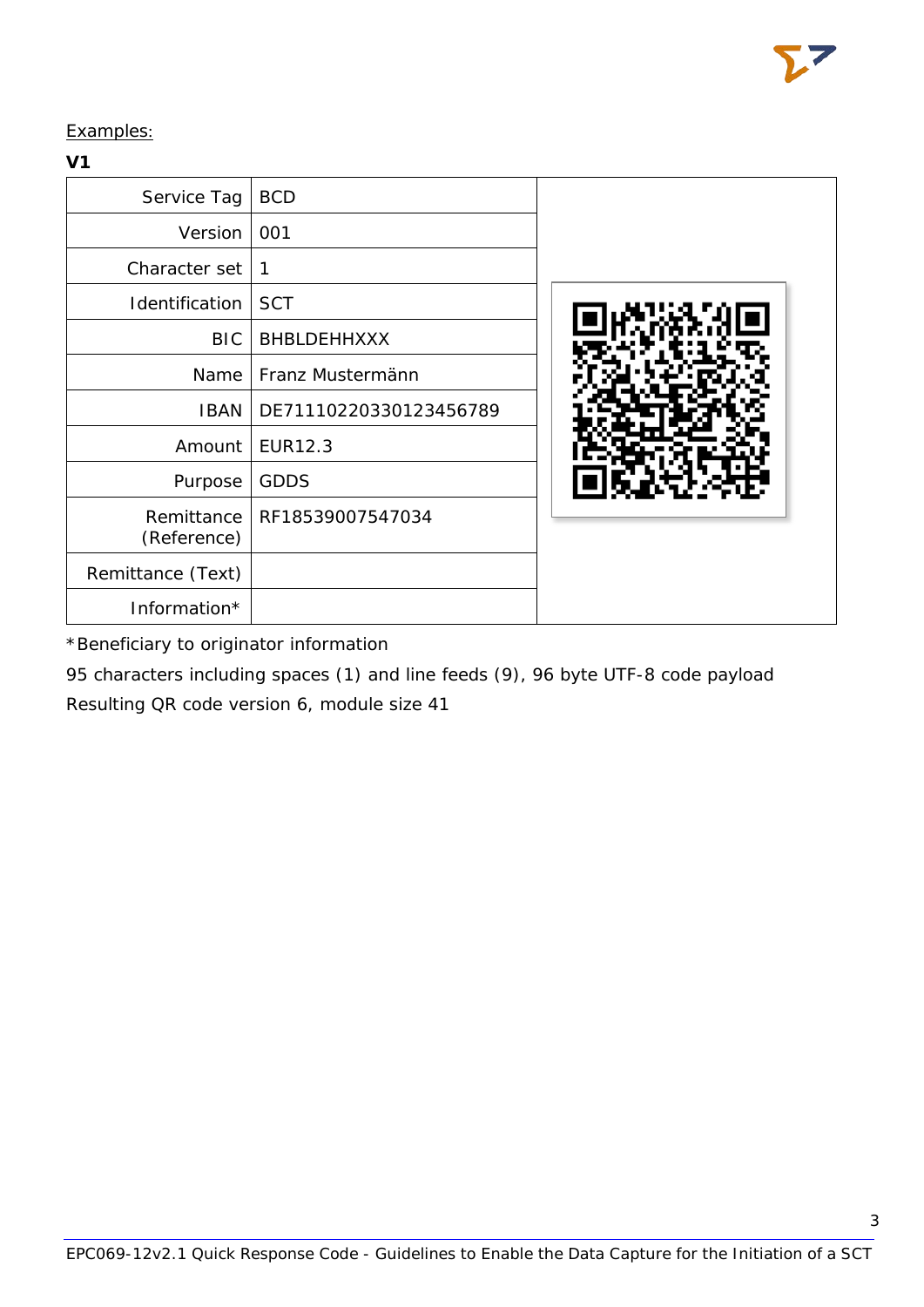**V2**

| Service Tag               | <b>BCD</b>                   |  |
|---------------------------|------------------------------|--|
| Version                   | 002                          |  |
| Character set             | 2                            |  |
| Identification            | <b>SCT</b>                   |  |
| <b>BIC</b>                |                              |  |
| Name                      | François D'Alsace S.A.       |  |
| <b>IBAN</b>               | FR1420041010050500013M02606  |  |
| Amount                    | EUR12.3                      |  |
| Purpose                   |                              |  |
| Remittance<br>(Reference) |                              |  |
| Remittance (Text)         | Client: Marie Louise La Lune |  |
| Information*              |                              |  |

\*Beneficiary to originator information

103 characters including spaces (5) and line feeds (10), 103 byte ISO 8859-1 code payload Resulting QR code version 6, module size 41